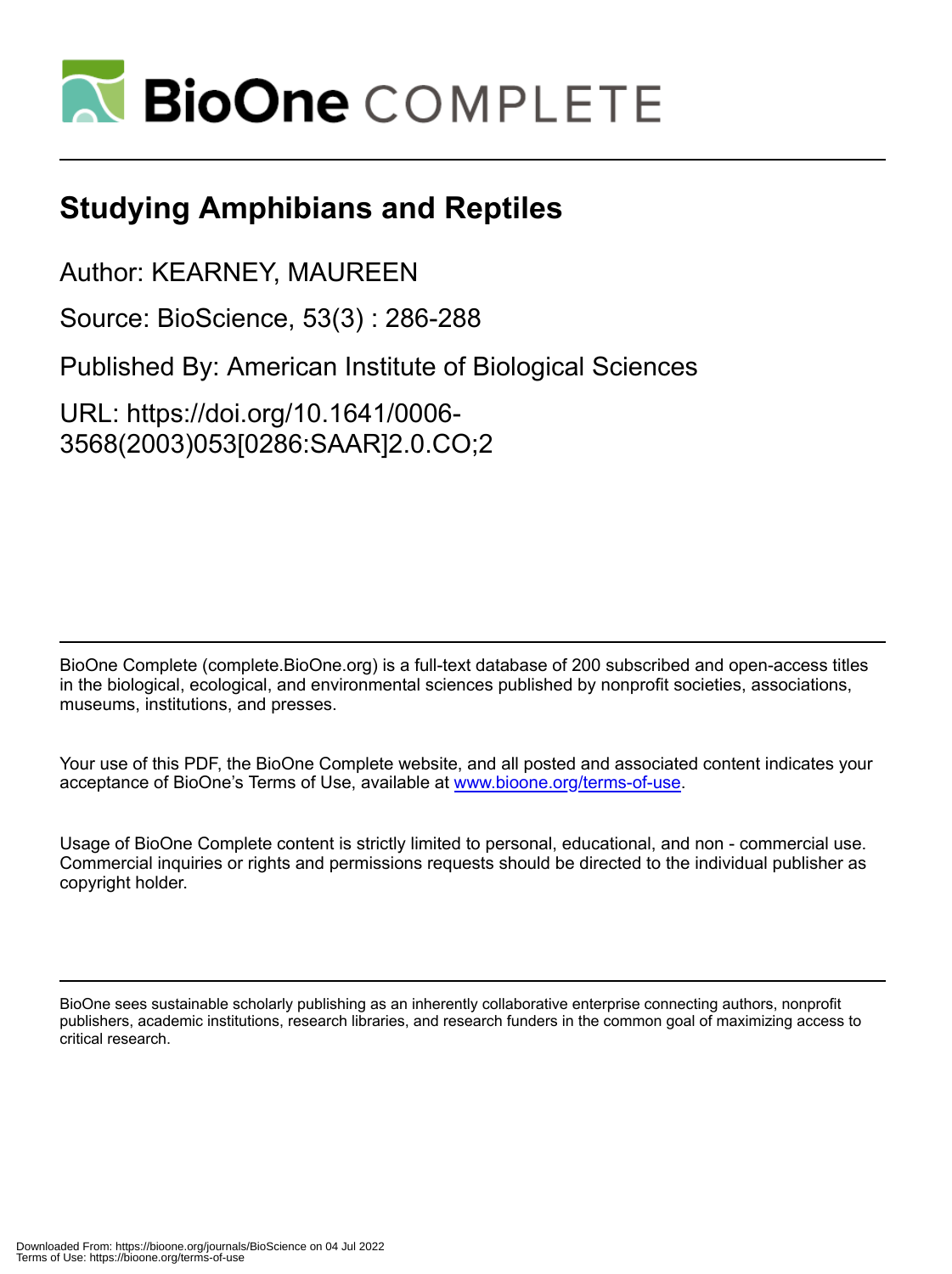# Studying Amphibians and Reptiles

**Herpetology: An Introductory Biology of Amphibians and Reptiles.** 2nd ed. George R. Zug, Laurie J. Vitt, and Janalee P. Caldwell. Academic Press, San Diego, 2001. 630 pp., illus. \$69.95 (ISBN 012782622X cloth).

The study of herpetology is a nonmonophyletic academic discipline, encompassing organisms as vastly different as frogs and crocodiles. Summarizing this eclectic group of organisms including the subdisciplines of morphology, evolution, ecology, behavior, and taxonomy—in textbook form is a daunting task. Perhaps for this reason, comprehensive herpetology textbooks have been slow in coming until very recently. Early volumes, such as those by Goin and Goin (1962), Porter (1972), and Goin, Goin, and Zug (1978), were relatively limited in range.

The first edition of *Herpetology: An Introductory Biology of Amphibians and Reptiles* appeared in 1993 (Zug 1993). This second edition benefits from an expanded team of authors, all of whom are leaders in the field and each of whom brings specific areas of taxonomic and topical expertise. It represents a substantial improvement on the first. This revision is larger in size, better illustrated, more up-to-date, and more accurate than the first edition.

*Herpetology: An Introductory Biology of Amphibians and Reptiles* is intended to appeal to advanced undergraduates and graduate students in herpetology. The book is divided into six sections (evolutionary history, reproduction and life histories, physiological ecology, behavioral ecology, population and community ecology, and classification and diversity) with 21 chapters. Each chapter concludes with an "additional reading" section and a reference list, both of which are useful additions. The broad coverage of research

areas and topics makes this edition very appropriate for undergraduate classes.

In addition to these chapters, a glossary of terms, a taxonomic index, a bibliography of over 2000 cited references (the most recent of which is 1999), a subject index, and an author index are also included. Most of these indexes work well, but the glossary seems inadequate—less than six pages in length, with 208 terms defined. Many common herpetological terms, such as *ectotherm, venom,* and *plastron,* are absent. The authors state that the glossary is not intended to be complete, but a comprehensive glossary in a textbook intended for undergraduates would seem important.

The production value of this book is quite high, a major improvement on the first edition. Most of the figures are nicely reproduced, and the format of the figure legends has been standardized. This edition also includes 141 black-and-white photos and 184 color photos. The print legibility of the text is high. The numerous color photos that accompany the chapters on the diversity of groups in part VI make the text even more valuable as a teaching aid.

Part I covers the evolutionary history of amphibians and reptiles. Chapter 1 discusses basic systematics concepts such as monophyly, types of characters used in phylogenetic analysis, methods of analysis, nomenclature, and taxonomy, all of which lay the groundwork for later group descriptions. Chapter 2 covers the anatomy of amphibians and reptiles, including development, growth, and basic anatomical systems. This chapter is generally well conceived, but it was surprising to find that some inaccuracies pointed out in the first edition (Wiens 1993) have not been corrected (for example, in the identification and figuring of some skull bones). Chapter 3 summarizes the fossil history of amphibians and reptiles with fairly comprehensive coverage of the

herpetological fossil record. Some inaccuracies exist in this chapter as well. As one example, the early amphisbaenian fossil *Oligodontosaurus* is said to be a "shovel-headed form" when it is known only from a partial lower jaw. Despite such errors, this chapter is an impressive overview of the relevant fossil record, something often missing from organismal textbooks.

Part II presents the reproduction and life histories of amphibians and reptiles. Chapter 4 describes courtship and fertilization in various groups, as well as sexual versus asexual reproduction and parental care. Chapter 5 nicely covers such topics as temperature-dependent sex determination, the evolution of viviparity in various groups, and life history evolution.

Part III is dedicated to the physiological ecology of amphibians and reptiles. Chapter 6 is concerned with water balance and gas exchange, chapter 7 with bioenergetics and thermoregulation. These topics are considered in much greater depth than in the first edition.

Part IV treats the behavioral ecology of amphibians and reptiles. Chapter 8 deals specifically with distribution, home ranges, movements, and migrations. In chapter 9, aspects of communication, mating systems, and sexual selection are described. Chapter 10 is concerned with diet and feeding ecology, including foraging modes and prey capture and ingestion behaviors. In chapter 11, modes of defense, including predator detection and avoidance, specialized predator escape mechanisms, and mimicry, are summarized. This excellent section of the book is one of the many areas where the combined strength of the new team of authors is apparent.

Part V presents population and community ecology, as well as conservation biology. Chapter 12 covers topics such as survivorship, population growth and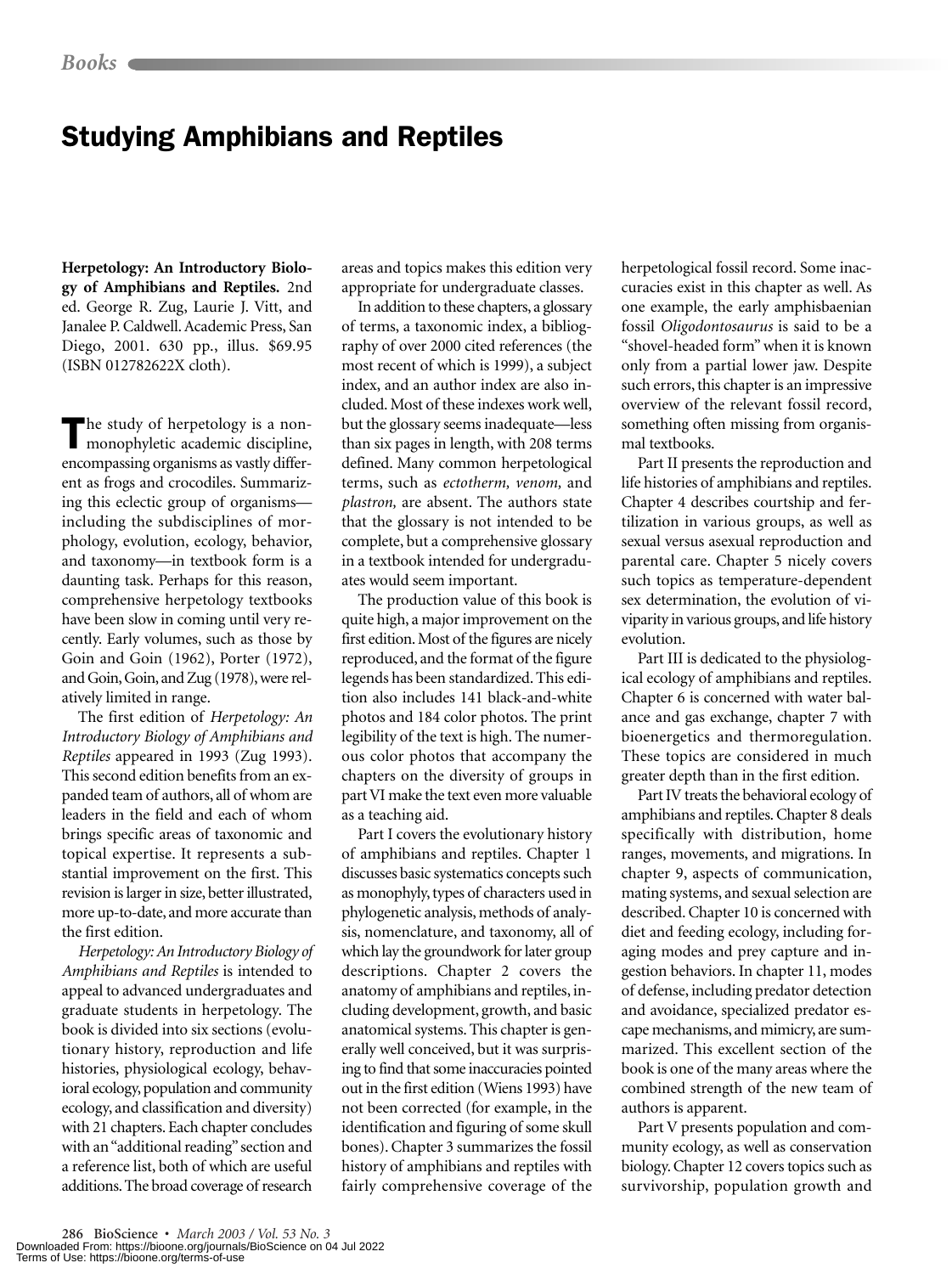# *Books*

density, and age distributions. Chapter 13 describes community ecology and includes a short treatment of historical biogeography. Chapter 14 discusses the importance of conservation biology to amphibian and reptile populations, with such topics as human impacts on herpetological communities and preservation and management techniques. This chapter is an important addition, considering the declining state of many populations of amphibians and reptiles.

Part VI is the most expansive section of the book (about half), covering the classification and diversity of caecilians, salamanders, frogs, turtles, crocodilians, "lizards," and snakes. This section is well organized and well illustrated, one of the major strengths of the book. The descriptions of each group include cladograms depicting higher-level relationships, distribution maps, extensive color photographs illustrating group diversity,

and summaries of each group's overall biology. One problem in this section, however, is that some of the cladograms represent a single choice from among several competing phylogenetic hypotheses in the literature, which tends to obscure debate in the field and the controversial nature of the relationships among many groups. For example, figure 20.2 (p. 468) illustrates a fully resolved cladogram of squamate relationships for a group that has been, and continues to be, the subject of much debate. The descriptions of morphological characteristics that define groups in this chapter contain a few inaccuracies, and some of the distribution maps are slightly inaccurate or are inconsistent with the accompanying written descriptions of distribution.

In a textbook of this size and scope, errors are difficult to avoid, especially in the first few editions. In addition to the noted factual errors, a few typographical errors escaped the review process and there are some inconsistencies that point to errors in editorial oversight. These issues do not significantly detract from the overall high quality of this book, however.

*Herpetology: An Introductory Biology of Amphibians and Reptiles* is an impressive second edition, a major improvement on the first. It will serve as an important textbook for advanced undergraduate and graduate courses in herpetology, as well as a general reference book for herpetologists.

#### MAUREEN KEARNEY

*Assistant Curator Division of Amphibians and Reptiles Department of Zoology Field Museum of Natural History Chicago, IL 60605*

### References cited

- Goin CJ, Goin OB. 1962. Introduction to Herpetology. San Francisco: WH Freeman.
- Goin CJ, Goin OB, Zug GR. 1978. Introduction to Herpetology. 3rd ed. San Francisco: WH Freeman.
- Porter KR. 1972. Herpetology. Philadelphia: WB Saunders.
- Wiens JJ. 1993. Review of Herpetology: An Introductory Biology of Amphibians and Reptiles by George R. Zug, Laurie J. Vitt, and Janalee P. Caldwell. Systematic Biology 42: 592–596.
- Zug GR. 1993. Herpetology: An Introductory Biology of Amphibians and Reptiles. San Diego: Academic Press.

#### BEYOND MARINE ORGANISMAL BIOLOGY

**Marine Biology: Function, Biodiversity, Ecology.** Jeffrey S. Levinton. Oxford University Press, New York, 2001. 515 pp., illus. \$74.95 (ISBN 0195141725 cloth).

J in marine ecology and evolution pereffrey S. Levinton's broad background meates the new edition of his textbook on marine biology. It's no surprise that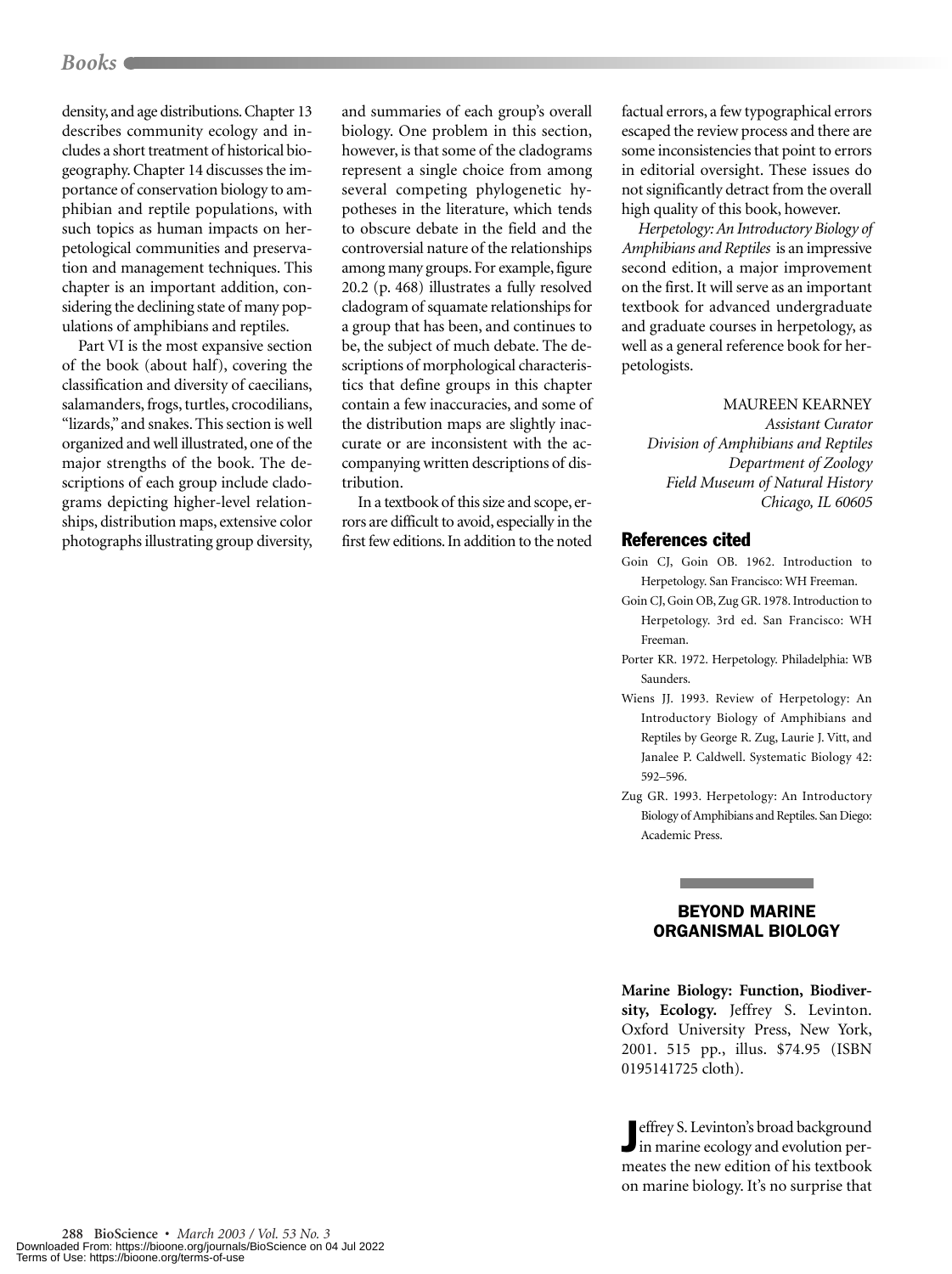the text's strong points lie in diverse aspects of benthic ecology, particularly of invertebrates. I especially appreciated the interdisciplinary approach to the topic. For example, Levinton discusses the importance of laminar and turbulent flow, which can affect many aspects of an organism's ecology, including mechanics of feeding, identification and location of prey, and success of fertilization during spawning. His explanations of Reynolds number, boundary layers, and the Bernoulli principle and their effects on marine biology are clear and concise.

Levinton's audience consists of upperlevel undergraduate biology students who have some background in organismal biology and diversity. The progression of topics is logical, and, true to the subtitle, he emphasizes function, biodiversity, and ecology. Levinton does an excellent job of internal referencing, so it is easy to find pertinent information discussed in different chapters. He covers marine biology in 19 chapters, grouped into eight sections. The first section summarizes oceanographic, ecological, and evolutionary principles, and the second stresses how organisms function in aquatic systems. These two sections lay out the reasons why aquatic systems in general, and marine systems in particular, are so different from those we are familiar with as land-based organisms. Levinton repeatedly returns to concepts introduced in the first two sections to explore large- and small-scale questions, many of which are unique to marine systems. For example, the oceans are all linked, so the ability of many organisms to migrate and the prevalence of freeswimming or floating larvae provide means of worldwide dispersal. Most marine organisms, however, are not cosmopolitan. The many explanations for why some organisms have narrow distributions while others do not are rooted in biological, chemical, physical, and geological principles and can be explored at large scales (e.g., interactions between coastal environments and those in the deep sea) or smaller scales (answering such questions as why deposit feeders live in one area but not in an immediately adjacent area with a different soft substrate).

The third and fourth sections address organisms and processes in the open sea, whereas sections 5 through 7 deal with benthic organisms, environments, and processes. The final section concerns human–ocean interactions. Some students may be disappointed by the relatively small role that vertebrates, particularly mammals, play in the book. Levinton has expanded on the treatment of mammals relative to the earlier edition. He is justified in concentrating on invertebrates, however, given their relative importance in ecosystems.

*Marine Biology* includes an adequate index, a glossary, review questions, and 32 pages of color plates. It also includes numerous high-quality gray-tone photographs and illustrations that enhance the text. The color illustrations and color versions of many of the gray-tone photographs can all be found on the accompanying CD. The color illustrations and CD will be of particular importance to the student who has little direct experience working with marine organisms and environments—these tools serve to bring the subject to life. (Unfortunately, I was unable to open the CD on three different Macintosh computers; I eventually managed to open it on a PC, but not by following the instructions. Once opened, it was easy to explore the 450+ annotated photographs grouped mainly by environments.) The book is well edited; I found only one mistake in perusing the text. (Chlorophyll *a* absorbs in the blue and red regions, not blue and green as stated in the text box on p. 207.)

*Marine Biology* is an excellent choice for a nonintroductory course. I highly recommend it for all the reasons mentioned above, in addition to three characteristics that make it particularly student friendly. First, the topic summary statements clearly stand out in blue.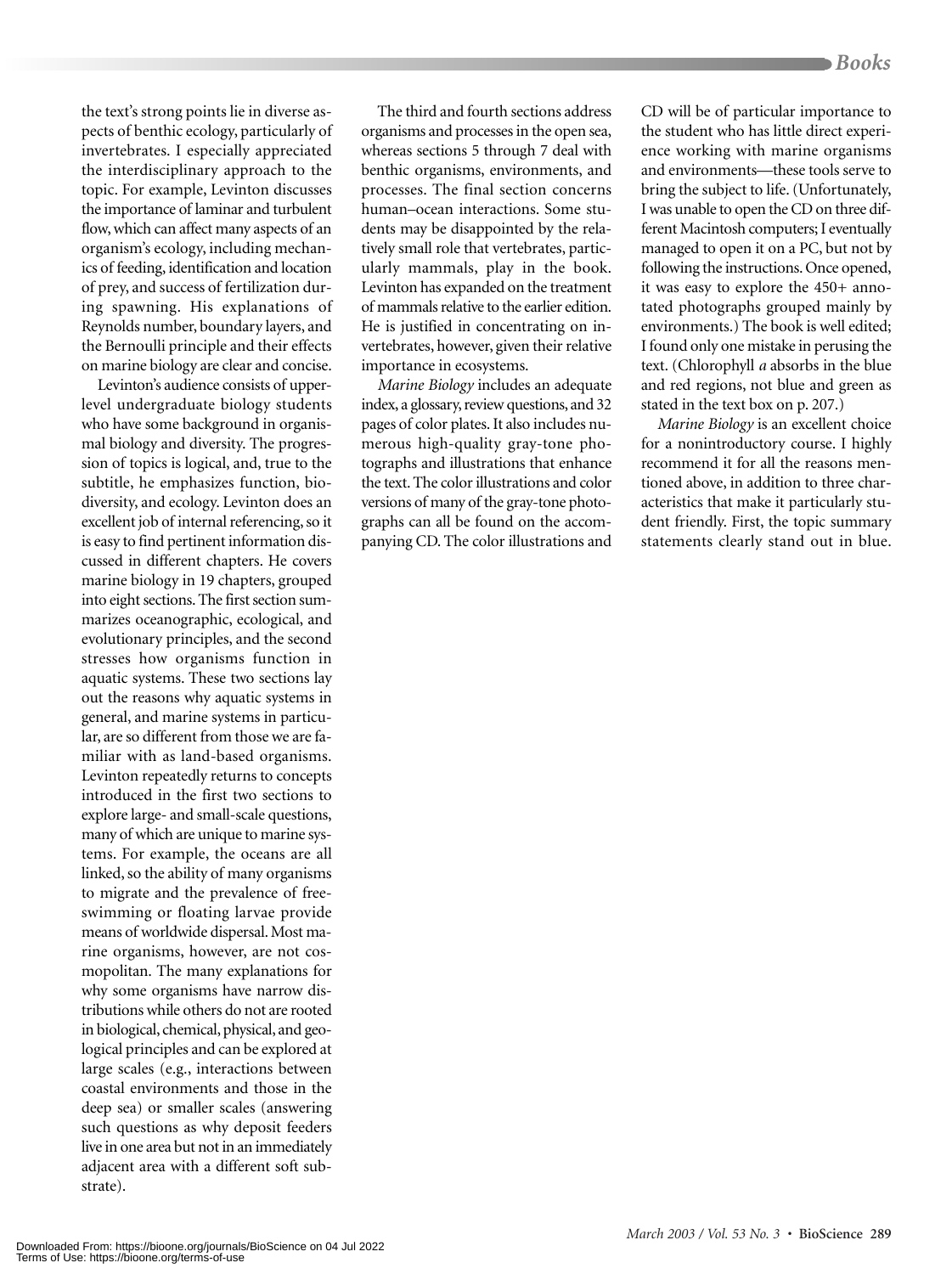Perusal of these statements allows the student to quickly review the chapter contents or locate information to read about in greater depth. Second, the "hot topics,"20 well-selected minireviews, are scattered throughout most sections. The subjects range from mechanical analysis of claws to whale evolution to the use of DNA fingerprinting in determining the source of invading species or in monitoring illegal whaling. The hot topics are excellent examples of concise reviews of the primary literature. Third, the references—listed at the end of each chapter (grouped according to subtopics), in the hot topics, and on the CD—provide the students and instructors an easy avenue for investigating the primary literature on a variety of topics. The summary statements, hot topics, and excellent literature citations will make this book a great reference for the student even after completing the course.

> CAROL MANKIEWICZ *Associate Professor of Biology and Geology Beloit College 700 College Street Beloit, WI 53511*

### GENOMICS 2002: GETTING PRIMED

**A Primer of Genome Science.** Greg Gibson and Spencer Muse. Sinauer Associates, Sunderland MA, 2002. 347 pp, illus. \$49.95 (ISBN 0878932348 paper).

My summers at Saint Michael's College are the time that I plan new courses, reinvigorate my research program, and catch up on my science fiction reading. I spent part of this summer developing a new undergraduate course on genomics and bioinformatics by perusing several recently published texts in this area. My search for an appropriate undergraduate genomics text led me to a recently published book en-

titled *A Primer of Genome Science,* by North Carolina State University professors Greg Gibson and Spencer Muse. Both authors are well qualified to write this text, for their research interests involve genomics and span multiple disciplines. Gibson is a developmental biologist who works with *Drosophila,* and his research incorporates molecular biology, genetics, and genomics. Muse, a geneticist and statistician, represents the next generation of quantitative biologists who are part geneticist, statistician, programmer, and molecular biologist.

The postgenomic era has sparked a cultural and intellectual revolution among biologists and is embodied by a shift from linear thinking to a systems approach in molecular biology, biochemistry, and genetics. The questions we are asking ourselves are, What is this new field, how did it evolve, and how does it differ from molecular biology on steroids? Although this book does not answer these questions, it will provide you with an up-to-date introduction to the tools of the genomicist.

Perhaps understanding any new field begins by defining the language, and Muse and Gibson do a wonderful job of introducing genomics vocabulary. If you continue to confuse words like "phred" and "phrap"or if you haven't yet learned them, then this text will be of use to you. In addition to defining the unique terminology of this new field, the text also contains a tour de force of emerging technologies, molecular biology techniques, sequence analysis tools, and information about useful databases and Web sites. The authors have clearly made a concerted effort to be comprehensive in their summary and touch upon topics such as shotgun sequencing, library construction, microarrays, SAGE, SNPs, and two-hybrid screens, just to name a few. This thorough coverage also applies to the current databases and sequencing projects. I was pleased to see that less publicized projects, such as those on grasses and legumes, are presented in addition to the yeast, fruitfly, worm, and human genome projects.

The authors cast a wide net in defining the field of genomics and include topics such as proteomics and transcriptome analysis. The text is therefore remarkably comprehensive and organized given its length, covering most model organisms and many new and emerging techniques. Broad coverage in such a short text requires that all explanations be brief. I found the brevity of the explanations to be a plus, for the authors convey the information without overwhelming the reader. The text is roughly organized along the lines of "the central dogma": genome sequencing projects, transcriptome analyses, proteomics, and functional and integrative genomics. Furthermore, the text reads well, and each individual section is presented in a logical progression: principles, techniques, uses, databases, and limitations of the technology. The format makes the information readily accessible and lends itself well to use as a quick reference book, particularly for molecular biology and biochemistry labs that are trying to integrate genomic technologies into their research. I particularly appreciated the one- and two-page math boxes that explain the principles behind many of the commonly used algorithms. Topics such as hidden Markov models, pairwise sequence alignments, phylogenetics, and clustering methods are covered in these sections. Finally, illustrations and color figures, from simple sequence alignments to hierarchical clustering of microarray data, successfully complement the text.

The target audience of this introductory text is advanced undergraduates and early graduate students. While this text does a good job presenting the tools of the trade for this audience, I was hoping that more attention would be given to asking and answering biological questions within the field. Because understanding the text requires literacy in molecular biology, I would be hesitant about adopting it as the sole text for an advanced undergraduate course. For graduate students, it lacks the depth to be the basis of an entire genomics course but could be effectively used as a reference or supplemental text. *A Primer of Genome Science* will be most useful to those who are already primed, but it is a useful resource nevertheless.

The authors dedicate much of their writing to explaining standard molecular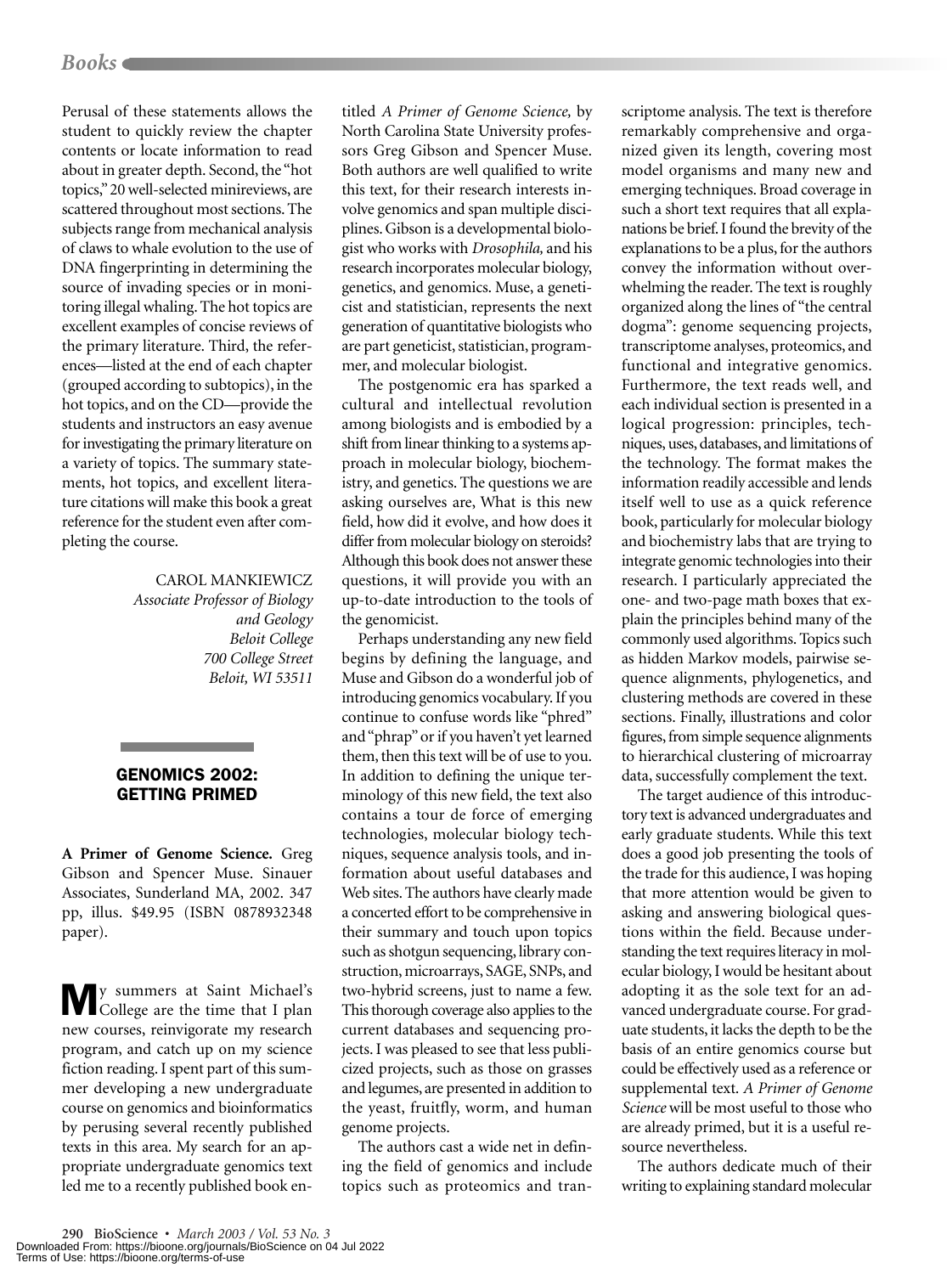biology techniques as well as new technologies, and both sections are well reviewed. My only concern is that many standard molecular biology techniques are presented as recently developed genomic tools. The authors miss an opportunity to convey how established approaches and new approaches have been integrated into a new discipline. This text fails to illustrate that the genomics revolution is not only the technologies but also the way we view our field as a result of the technologies. For example, standard molecular biology techniques are presented as new science simply because they are being used on a larger scale. The field of genomics is not solely about the scale of experiments; rather, the cultural revolution of genomics is that molecular biologists and biochemists have been brought into the realm of systems biology. Despite this pedagogical oversight, I am glad I have a copy of the text in my lab and on my bioinformatics workstation. I foresee using it whenever I need a

refresher on a database, algorithm, sequencing project, or molecular biology technique.

> MARK LUBKOWITZ *Assistant Professor Saint Michael's College Box 283 Colchester, VT 05439*

# AN INTEGRATED TEXTBOOK FOR CONSERVATION GENETICS

**Introduction to Conservation Genetics.** Richard Frankham, Jonathan D. Ballou, and David A. Briscoe. Cambridge University Press, Cambridge, United Kingdom, 2002. 617 pp., illus. \$130.00 (ISBN 0521630142 cloth).

One can often recognize the matura-tion of a discrete field of research when two events occur, the inception of a specialty journal and the publication of a field-specific textbook. Arguably, the field of conservation genetics was born with the publication of *Conservation and Evolution* (Frankel and Soulé 1981, also published by Cambridge University Press), but it would take nearly 20 years before the journal *Conservation Genetics* was first published in 2000. This was soon followed by the publication of an introductory textbook. The authors of *Introduction to Conservation Genetics* are conservation biology heavyweights who bring a unique mix of perspectives to this book. Richard Frankham is professor of biology at Macquarie University, Sydney, Australia; his expertise is wideranging and includes quantitative genetics, estimation of genetically effective population size, and the relationship between quantitative variation, variability in neutral markers, and their relative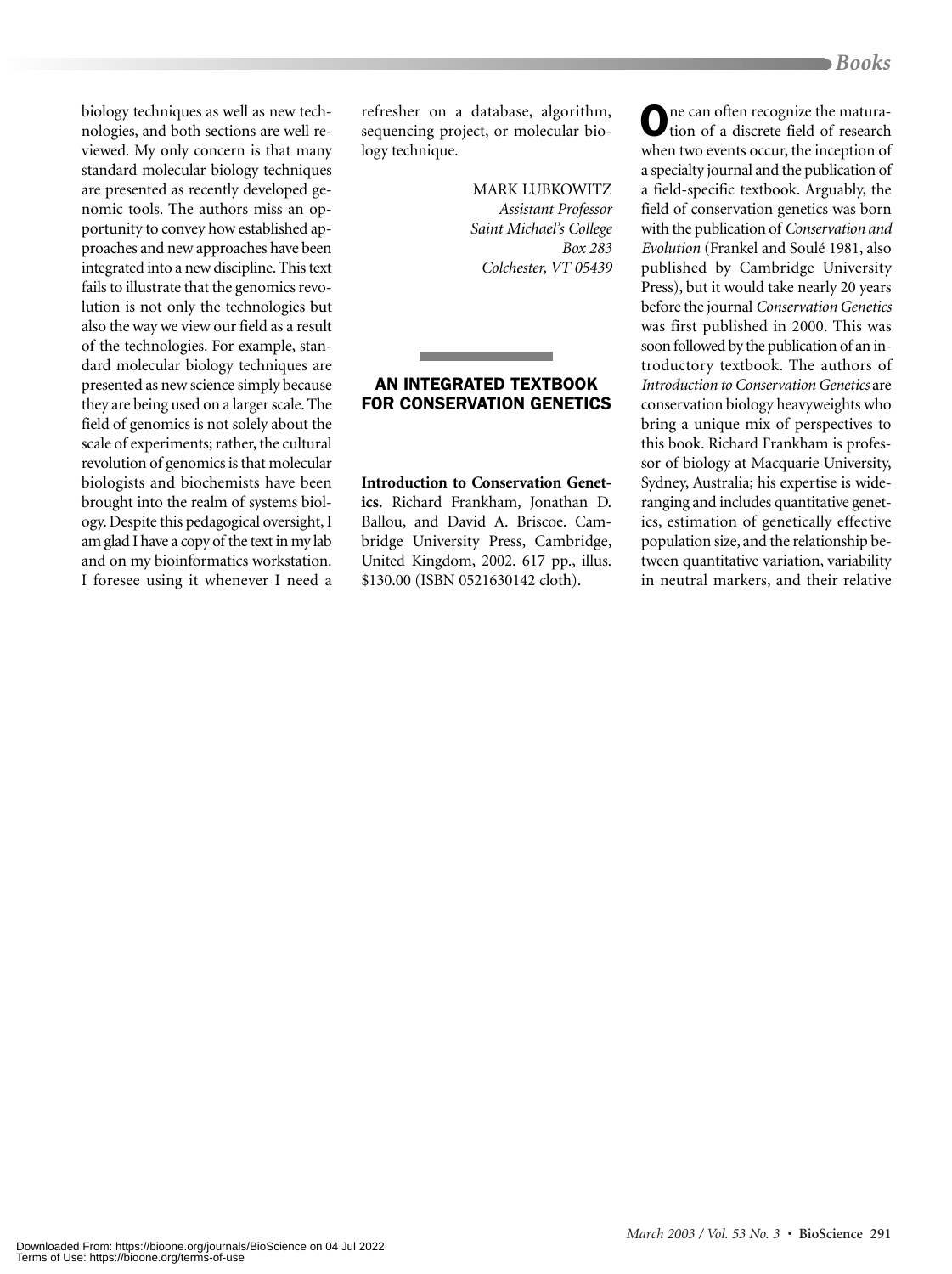# *Books*

significance in conservation genetics. Jon Ballou is population manager at the National Zoological Park, Smithsonian Institution, Washington, DC, and adjunct at the University of Maryland. As such, his expertise lies in the area of small population management. David Briscoe is associate professor of Biology at Macquarie University and has collaborated with Frankham on a number of projects, including the use of *Drosophila* to test conservation genetic hypotheses under laboratory conditions.

This textbook is intended to introduce advanced undergraduate and graduate students to the field of conservation genetics; it is also intended for professionals who wish to augment their knowledge in this area. The authors have compiled a set of concrete examples that could be used by instructors in population genetics and evolution courses to "enthuse their students." Details on experimental design and laboratory procedures are deliberately omitted so as to concentrate on general principles. A working knowledge of Mendelian genetics and elementary statistics is assumed.

The text begins by introducing the reader to conservation genetics as a

distinct discipline, to the need for and utility of conservation genetics given our current extinction spasm, and to themes that are recurrent throughout the book. The second chapter addresses the direct connection between species persistence and genetic variability. It is important to explicitly address this issue because the argument has been made (e.g., Lande 1988) that demographic events lead to species extinctions long before a lack of genetic variability can become important to species persistence. Three sections follow. Section I (seven chapters) contains a short course in population genetics. Population genetic theory generally addresses evolutionary changes within large populations. One reviewer of this book (Smith 2002) suggested that the introductory material in section I was geared too heavily toward uninformed readers. I think that the inclusion of basic concepts of population genetics is appropriate in a textbook intended for a wide audience of advanced undergraduates, graduate students, and management professionals. At worst, much of this section could be skipped over or assigned as additional reading in advanced conservation genetics courses. Turning the argument around, section I could serve as the basis for a brief introduction to population genetics in courses such as evolution or population genetics.

Section II contains five chapters dealing with the population genetic consequences of small population size. The effects of small population size on genetic variability and population persistence are what set conservation genetics apart from the larger fields of evolutionary and population genetics. Small population size is the common thread that defines species of conservation concern despite a large diversity of life histories and ecologies among them. Inbreeding and its effects on population persistence are discussed in two chapters within section II and provide follow-up to the discussion begun in chapter 2. Although some might find this approach repetitive (Hedrick 2002), inbreeding and the inbreeding-like effects of drift (discussed in a different chapter in section II) are at the heart of the argument for maintaining genetic diversity in endangered species. Inbreeding provides a direct link between population genetics and population persistence.

Section III (six chapters) is perhaps the most interesting from my perspective as a conservation geneticist who has worked with a number of species of conservation concern. This section is replete

# **BioScience** Moves to Electronic Submission

On 1 January 2003, *BioScience* began using Cadmus Rapid Review, a Web-based system, for submissions of manuscripts that are subject to peer review—that is, all manuscripts except Viewpoints, book reviews, editorials, and letters to the editor. Electronic submittal should speed the process of peer review and thus allow for faster publication. Peer review of articles that were submitted before 1 January will be handled under the old system.

Although *BioScience'*s guidelines for authors are largely unchanged in other respects, potential authors are strongly encouraged to consult Information for Contributors (online at *www.aibs.org/bioscienceguide/resources/ contributors.html).* Authors should use double-spacing and 12-point font throughout all text, tables, references, and figure captions; tables and figure captions should be at the end of the document. The title page should contain all the authors' names, titles, affiliations, research interests, and postal and e-mail addresses.

Authors who wish to submit a manuscript through Rapid Review should log on and create an account at *http://rapidreview.com/AIBS2/CALogon.jsp.*

Authors who wish to submit a Viewpoint, a book review, an editorial, or a letter to the editor should send their submission to *bioscience@aibs.org* or to *BioScience* at 1444 I St., NW, Suite 200, Washington DC 20005.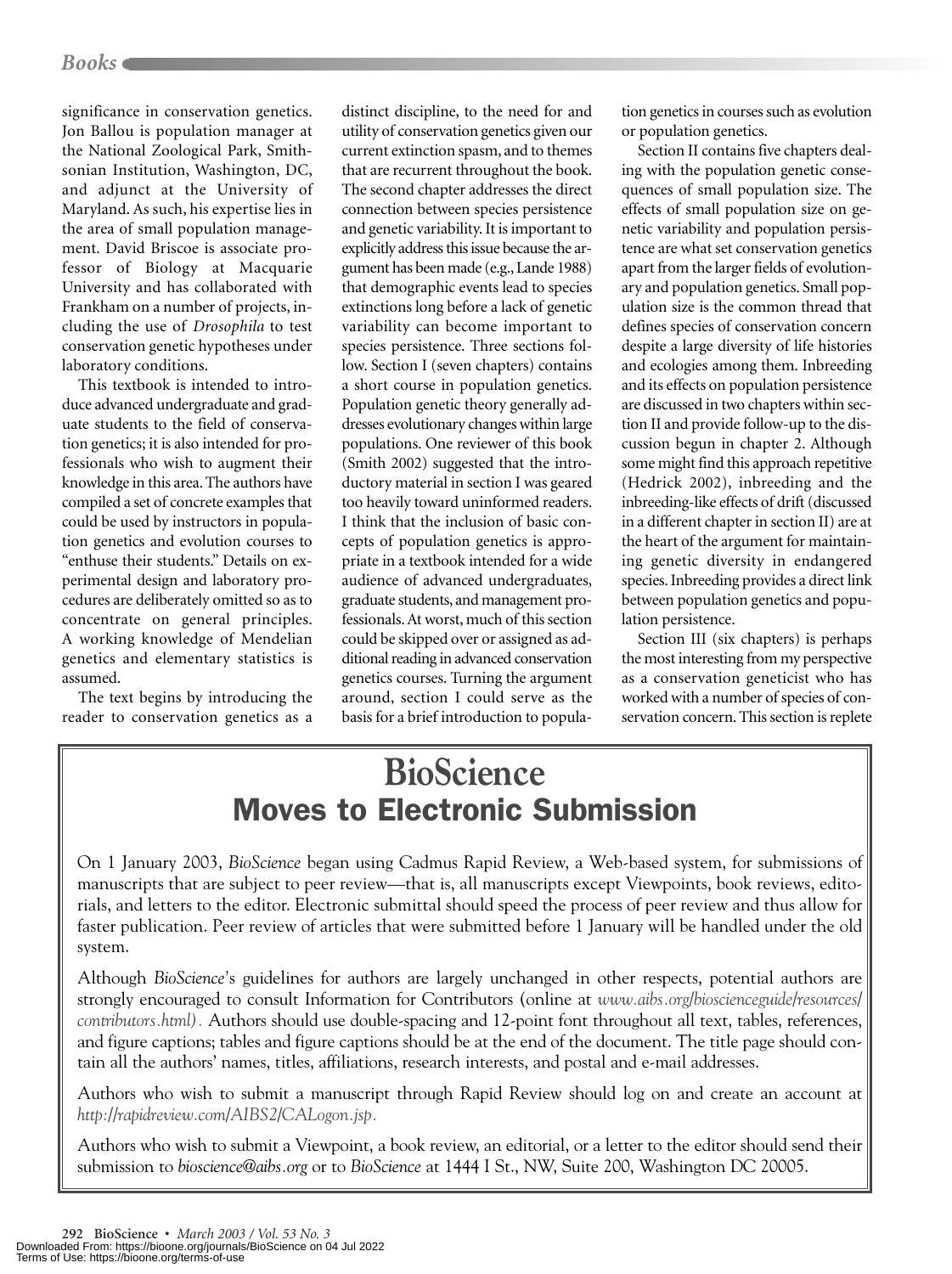with examples and discusses applications of population genetics theory to conservation problems. It is in this realm that conservation genetics can be truly distinguished from the fields of population and evolutionary genetics, which provide its theoretical underpinnings. Chapters on genetic management of wild populations, genetic management of captive populations, and the genetics of reintroductions are included in this final section.

Frankham and his colleagues have done a good job of providing the extras that make for a user-friendly textbook. Features include an opening précis for each chapter and a list of important terms. Chapters are divided into logically ordered sections, and marginal text boxes highlight the important points in each section. Many of the data figures (graphs and tables) are accompanied by well-done ink drawings of the relevant organism. A few black-and-white photographs also accompany the text. Highlighted text boxes are used to set aside in-depth consideration of specific examples. Each chapter is provided with a summary and an annotated list of further reading that usually includes review articles on the chapter topic. Finally, each chapter ends with a problem set, and many have a set of practical exercises as well. Most of these problems are quantitative and appear ideal for take-home assignments. Although at first glance the practical exercises do not appear all that useful from an instructor's point of view, it should be noted that most of the resources needed to do the exercises (e.g., simulation programs and data files) are available for downloading from a Web site that is maintained in conjunction with the book *(http://consgen.mq.edu.au).* At the end of the book are 17 "take-home messages" intended to provide a concise summary of the important themes in the book. When combined with the chapter-opening main points and marginal text boxes, these messages may provide those more befuddled students with a starting point for understanding the more central concepts.A 12-page glossary follows the messages. The reference section is extensive, spanning 39 pages, and most of the references are quite recent

(many were published within the last two or three years).

Despite the length of the text, the writing style remains succinct and crisp throughout. Furthermore, the style is very clinical in the sense that the authors assume that the reader is already concerned about the loss of all forms of biodiversity and does not have to be told about this aspect of the problem. While some conservation biologists advocate a more activist role for researchers in all

aspects of the field (e.g., Noss 1996), Frankham and colleagues take what is, in my opinion, the appropriate approach by confining their discussion to empirical results without overt emotional appeals.

This book is a very welcome addition to my library. As an instructor in undergraduate and graduate evolution, population genetics, and conservation genetics courses, I found it unfortunate that no synthetic treatment of conservation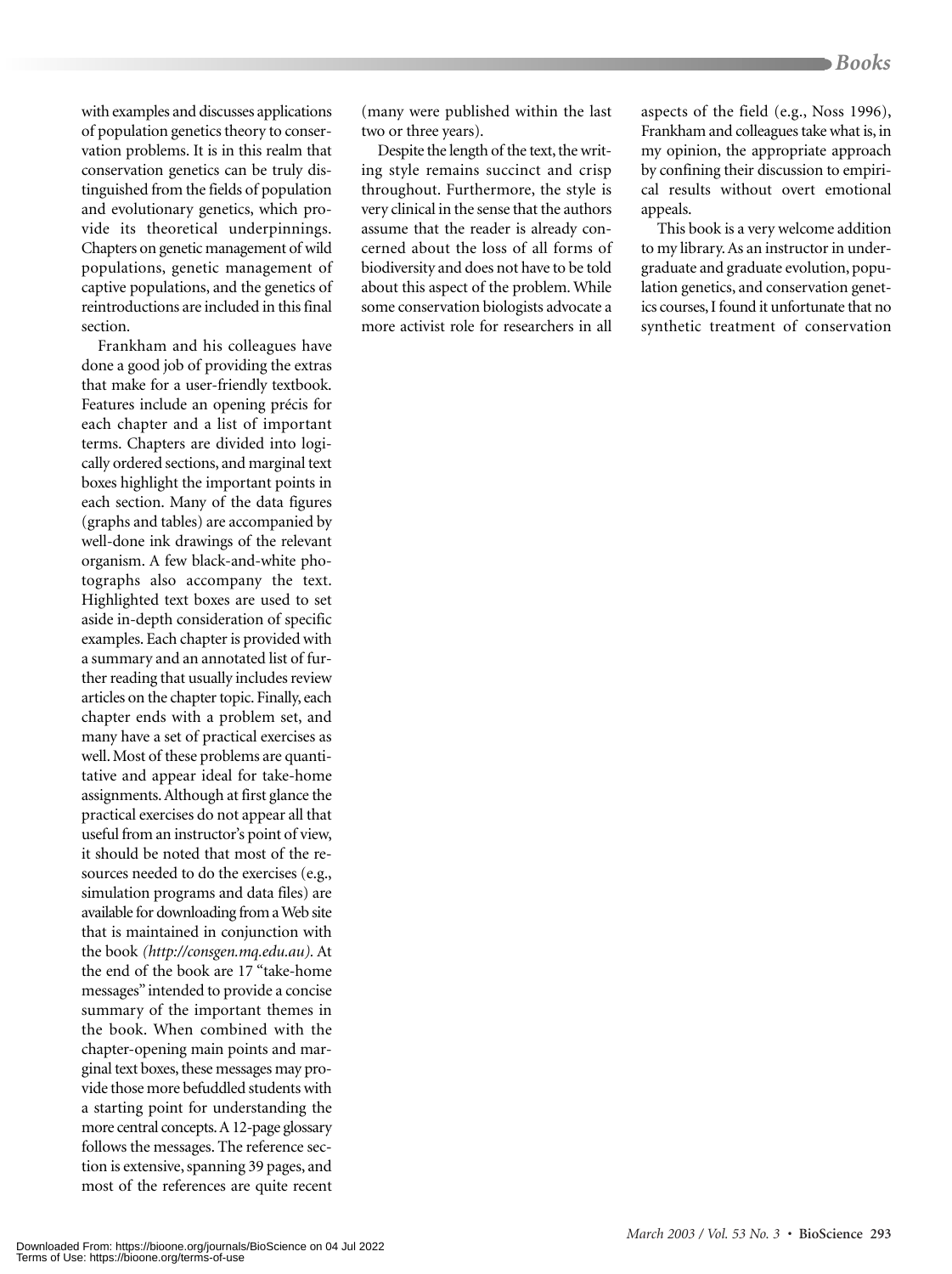# *Books*

genetics was available as a class textbook. As a result, I depended on population genetics texts (Hartl and Clark 1997) and compilations of case studies (e.g., Soulé 1986,Avise and Hamrick 1996).Although adequate for the task, these works were not really designed for use in undergraduate instruction. I am looking forward to teaching conservation genetics from this text. Its strengths lie in the thorough discussion of quantitative genetics and the chapters dealing with genetic management of captive and reintroduced populations. Above all, we finally have a text that does a good job of integrating population and evolutionary genetic theory with real-world conservation genetic examples and applications.

> HUGH B. BRITTEN *Associate Professor Department of Biology University of South Dakota Vermillion, SD 57069*

## References cited

- Avise JC, Hamrick JL, eds. 1996. Conservation Genetics: Case Histories from Nature. New York: Chapman and Hall.
- Frankel OH, Soulé ME. 1981. Conservation and Evolution. Cambridge (United Kingdom): Cambridge University Press.
- Hartl DL, Clark AG. 1997. Principles of Population Genetics. Sunderland (MA): Sinauer.
- Hedrick PW. 2002. Conservation genetics. Trends in Ecology and Evolution 17: 537–538.
- Lande R. 1988. Genetics and demography in biological conservation. Science 241: 1455–1460.
- Noss RF. 1996. Conservation biology, values, and advocacy. Conservation Biology 10: 904.
- Smith TB. 2002. Conservation genetics gets a textbook. Trends in Genetics 18: 594.
- Soulé ME, ed. 1986. Conservation Biology: The Science of Scarcity and Diversity. Sunderland (MA): Sinauer.

#### NEW TITLES

**Agassiz's Legacy: Scientists'Reflections on the Value of Field Experience.** Elizabeth Higgins Gladfelter. Oxford University Press, New York, 2003. 437 pp., illus. \$29.95 (ISBN 0195154428 paper).

- **Anatomy of Gene Regulation: A Three-Dimensional Structural Analysis.** Panagiotis A. Tsonis. Cambridge University Press, New York, 2003. 282 pp., illus. \$50.00 (ISBN 0521804744 cloth).
- **Cell Biology Applications of Confocal Microscopy,** 2nd ed. Brian Matsumoto, ed. Academic Press, San Diego, 2002. 507 pp., illus. \$89.95. (ISBN 0125804458 paper).
- **EcoAgriculture: Strategies to Feed the World and Save Wild Biodiversity.** Jeffery A. McNeely and Sara J. Scherr. Island Press, Washington, DC, 2003. 323 pp., illus. (ISBN 1559636459 cloth).
- **Forages, An Introduction to Grassland Agriculture,** 6th ed. Robert F. Barnes, C. Jerry Nelson, Michael Collins, and Kenneth J. Moore, eds. Iowa State Press, Ames, IA, 2003. 576 pp., illus. \$79.99 (ISBN 0813804213 cloth).
- **Gorilla Biology: A Multidisciplinary Perspective.** Andrea B. Taylor and